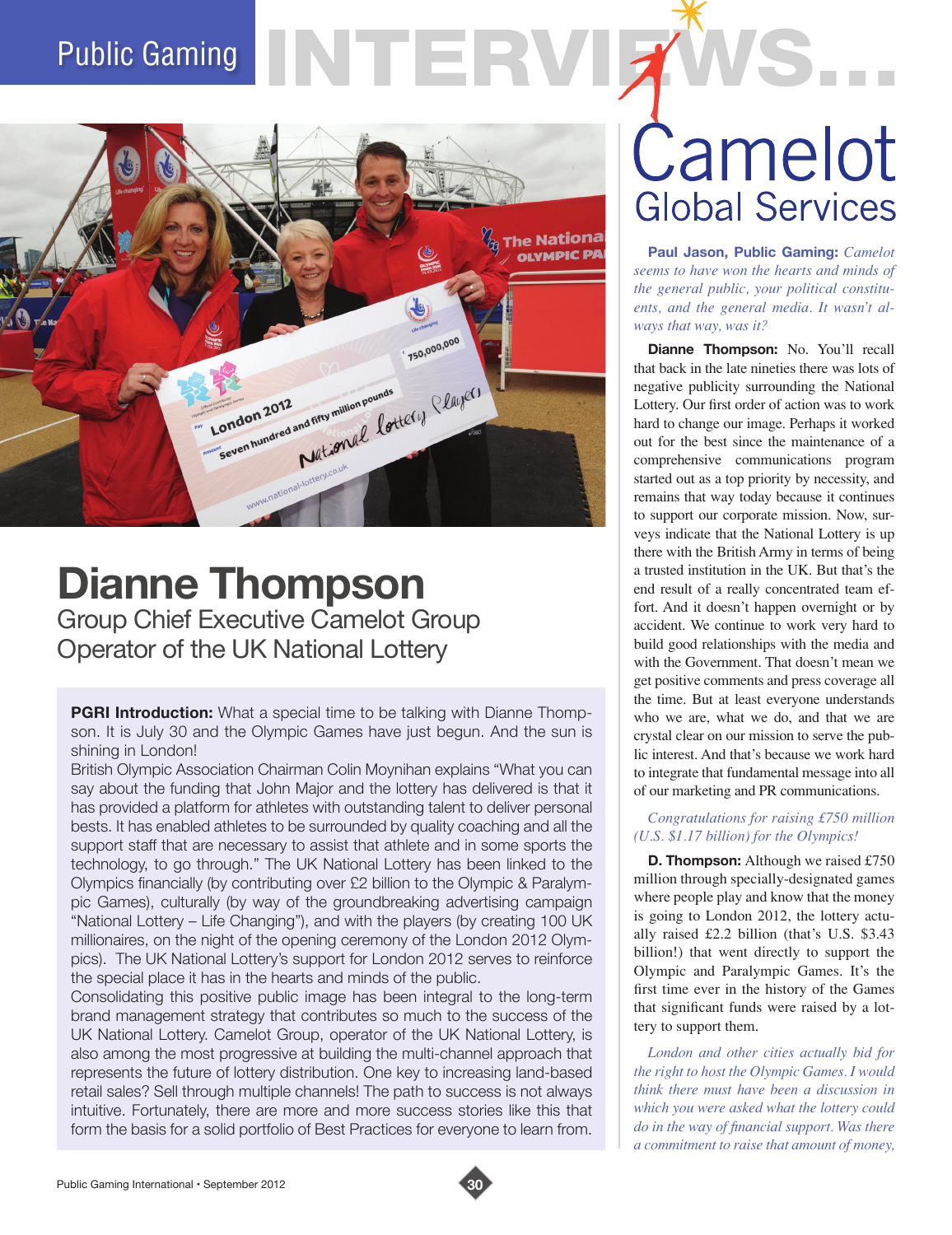#### *and did that actually influence the bid that the UK was able to put forth?*

**D. Thompson:** There was indeed. Tony Blair and the Department of Culture Media and Sport asked how much we thought we could raise. And yes, our commitment to raise £750 million was a material consideration and gave them the confidence to put in the winning bid. The public was made aware of what The UK National Lottery does to support good causes, the media gave us excellent coverage for our efforts, and important people like former Prime Minister Sir John Major publicly voiced their appreciation for what the Lottery does to raise money for the Games. And often, comments like those from John Major are followed with further remarks that recognize the valuable role that lotteries perform in a broader context, praising the concept of lottery itself. So The National Lottery has enjoyed the benefit of great publicity and recognition for its role in raising funds for the Games. And of course, we do what we can to capitalize on the momentum of positive press like this.

*There is such a focus on mega-jackpots as being the driver of sales. If the basic promise of lottery is the possibility to "change your life," then I would think that changing lots of lives with smaller prizes should command as much media attention as changing one life with a giant jackpot. That's why I am especially impressed by your promotion for the Olympics of creating 100 millionaires.* 

**D. Thompson:** We have literally just had the best week ever, with sales of over £200 million in one week. There were many factors that contributed to that, but our 100 UK millionaires promotion was one of the big reasons for this success. On the night of the opening ceremony of the Olympics we created 100 UK millionaires. On that Friday, we had a record sales day.

#### *That is phenomenal. It seems like a takeaway from this is that everyone rallies around someone willing to commit themselves to a stretch goal.*

**D. Thompson:** It is hard to imagine without being here, Paul. It was announced in July 2005 that London had won the bid to host the 2012 Olympic and Paralympic games. The very next day after the announcement, we had a terrible tragedy, the 7/7 London bombings in which many people died. Quite understandably, the entire mood of the country shifted from the excitement of the Olympics to the sadness of the tragedy. There was even concern that in these difficult times maybe we should not be engaging in the celebra-

tion of Olympic sports competition. That is why it is such an incredible feeling to see the spirit of the country now, and we would like to think the whole world, lifted by the experience of the 2012 Olympics.

Yes, people do rally to support the efforts of those who are working hard to make the world a better place. But our commitment to raise £750 million was an informed business decision to embrace a stretch goal. We knew that we would need to get everyone on board, and that the synergy of support from our political constituents and then the media and then the general public would enable us to make it. And from a business point of view, we also knew that the process of reaching out to get that support would yield great publicity for The National Lottery, reinforce the positive image of the Lottery, and further integrate the Lottery into the fabric of popular culture. But for all that this country and the world have gone through, I wish that everyone could get the sensation of what it is like to be here in London right now. Of course, it helps that the sun is shining which isn't always the case in London!

*Does being a commercial company give you more flexibility to apply a more entrepreneurial risk assessment model, one that weighs the pros and cons and is able to take a calculated risk to embrace a stretch goal, even when based on incomplete information?* 

**D. Thompson:** Yes it does. Firstly, along with corporate social responsibility, innovative thinking is at the heart of everything we do. For example, at the end of the term of our second license, in January 2009, 60% of our sales in that year came from new initiatives, such as EuroMillions, and other channels that we did not even have at the beginning of the licence term just seven years prior. You look at the successful businesses in the commercial world, and they are all reinventing themselves on a continual basis. Creating new products, opening new lines of communication with the consumer, building new channels of distribution to make the products more accessible, etc. We don't see ourselves as administrators of a lottery organization. We're a sales and marketing company underpinned by technology that just happens to be selling and marketing lottery products. And that brings a whole different mindset to it, Paul. Our reward in terms of profit is quite small, just half a percent of sales. Lottery operators are in just as strong a position to take calculated risks as are the commercial companies, like Apple and Virgin and countless others which do so to great effect. In fact, we owe it to our stakeholders to go for stretch goals just like any well-run sales and marketing company should do. Of course we need to hold ourselves to ever higher standards of corporate social responsibility. And we must comply with a stricter regime of government oversight. But really, all companies are going to be required in time to meet these same standards. So I just think we have the jump on them by learning how to achieve ambitious business goals within a framework that includes these other public policy considerations.

I would add that the serious innovator also employs serious risk mitigation tools. There's no pride in the willingness to take risks. We work very hard to always minimize the risks associated with ambitious business objectives. We may get things wrong sometimes, but we learn from that, we re-assess and revise the business plan, and always move forward. And there's always a contingency plan – Plan B!

*The "National Lottery – Life Changing" ad' campaign is a great example of how you combine a variety of different objectives into your market messaging so that you really optimize your ad' spend. In this one, for instance, I can identify at least three powerful messages. First, as publicity for the good things that the UK National Lottery does for society. Second, as the playercentric message of how exciting it would be to be a winner. Third, reinforcing for the consumer that playing the lottery is a wonderfully philanthropic activity that supports athletics and other Good Causes. And as a bonus, all your campaigns seem to garner general press that further promotes the lottery and its products. The end result is that players play, the general public likes and respects what you do, and I would think this recommends you to your political constituencies whose opinions can be so influential.*

**D. Thompson:** We all know that people play to win – they don't play to give money to good causes or charity. But there's no doubt that the knowledge that the profits go to a good cause does have a positive effect on the public's view of the lottery, and subsequently the players' desire to play. Look at the lotteries in the U.S. that are closely associated with one good cause. They incorporate that cause into their brand and all their messaging. Georgia and Tennessee are two top performers and everyone knows that their lottery supports education. In Pennsylvania, it's a senior citizen program. Their good cause is a very powerful part of their messaging. I think it's

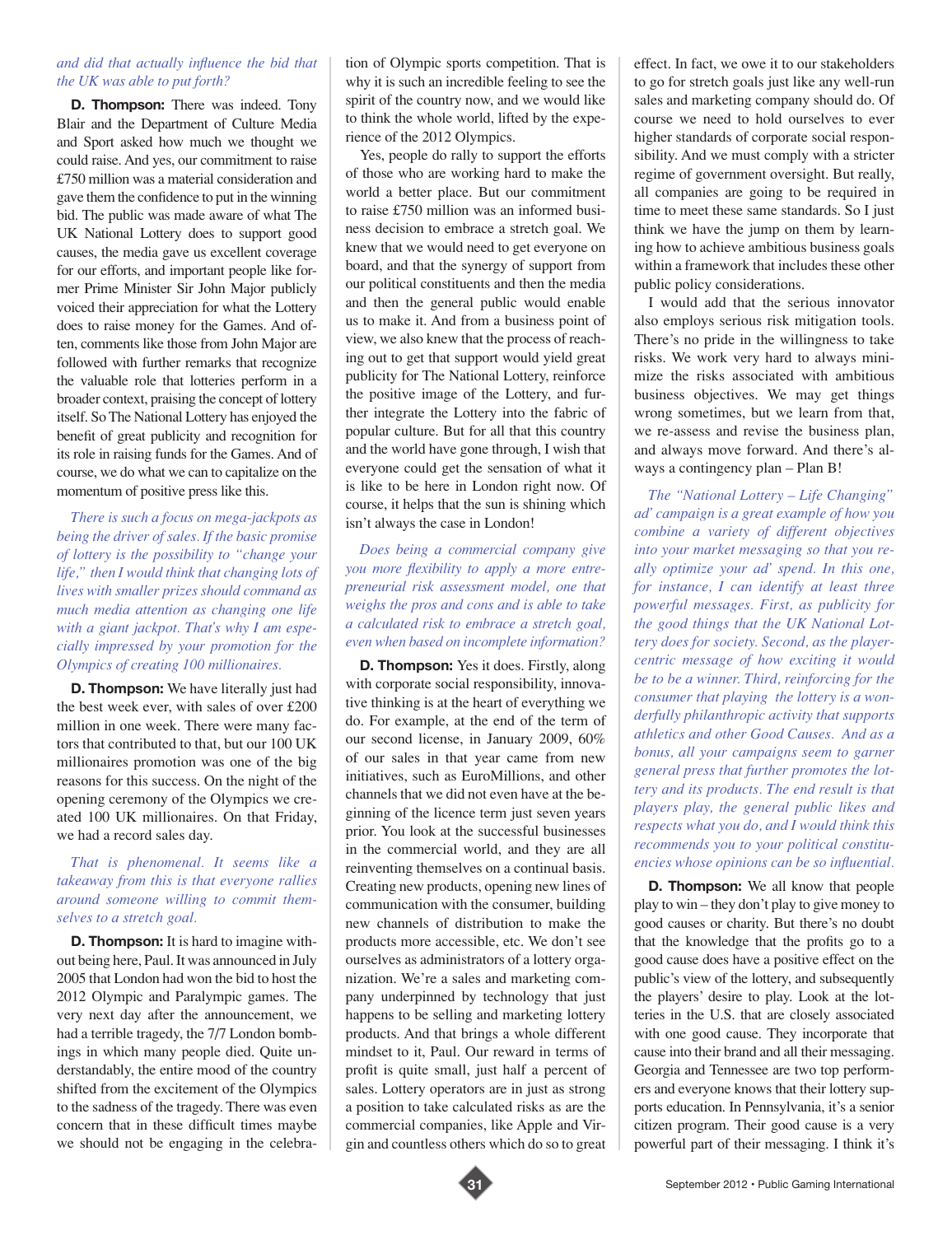slightly more difficult for us because we have 13 individual distributing bodies at the moment who are in turn giving money out to a whole variety of worthy projects: sports, charity, art, heritage, lots of different causes that would have a very hard time getting funding elsewhere. And so we don't have one message. In fact, that's why it was particularly valuable for us to launch the 'National Lottery – Life Changing campaign' and be involved in the Olympics because it is so newsworthy and high profile. . I do think lottery's role as a public service is a very important message. It's one of the many things that makes lottery different from gambling organizations.

You can think of the communications agenda as being split between the strategic goal of building the overall brand and the life changing potential that lottery represents, and the tactical matter of appealing to the players with an emphasis on 100 millionaires and big jackpots and the information advertising about what's going on and what games are out there and where the money goes.

*You have been very successful at developing the multi-channel approach that utilizes the internet and mobile as a sales channel. Sales have been growing the fastest in the internet channel, but they continue to grow in your land-based retail channel as well. How do you, or did you, defuse the anxiety that retailers have that they might lose sales to the internet?* 

**D. Thompson:** We engaged our retailer partners from the very beginning. We have something called the retailer forum that enables us to share our upcoming plans with our retailers and get their input into them. The forum is held three or four times a year. We showed them how land-based retail and interactive channels like internet and mobile actually complement and reinforce one another. Sales aren't switched from one channel to another. It just does not happen that way. Last year we had a record year, with over £6.5 billion in sales and everything was up, including our retailer business. We worked very hard with our retailers to make sure their offering is executed as well as it could be in the store. I think one really interesting fact is that the player who plays in both the retail and in the interactive space, spends more money per week than the player who only buys in retail or only buys in interactive. Those multi-channel players are actually more valuable to the retailer than the players who only buy at retail. It's also possible that our retailers became more engaged in our products because they knew the consumer now had alternative ways to buy. The retailers raised their game, paid more attention to the Lottery, improved their POSs, and made sure that they offered the consumer more choices. Of course, that's a good thing for everyone – the consumer benefits as does the operator and the retailer.

#### *What were some of the specific things you did to help your retailers succeed in the multi-channel environment?*

**D. Thompson:** It was frankly part of our third licence commitment to install new terminals, new dispensers, digital media screens, new training, etc. All the stores got a major refresh and upgraded POSs at the time that corresponded to the launch of our interactive channels. That was with the original 27,5,00 stores. Now we're up to 30,000 stores. Culturally, the UK is not a nation of sellers, we're a nation of servers. Napoleon called us a nation of shopkeepers. So we have invested a lot of resources in training our retailers how to sell, how to up-sell on lottery. We train them on how to ask the simple questions like "have you got a EuroMillions ticket yet" and "you know, the Lottery is going to create 100 millionaires tomorrow and the tickets are only £2?" Just like all lottery operators, Camelot does not have a lot of money to spend on sales promotions. So really optimizing the opportunity at the point of sale is essential.

#### *Are your retailers given any kind of commission for sales transacted between the Lottery and the consumer over the internet?*

**D. Thompson:** No. I do not think we ever considered doing that and would not consider it now. For one thing, don't underestimate the cost of selling over the internet. It does cost money to run an effective i-lottery operation. In fact, it costs more than people think until they actually do it. Lotteries really do not have the margin to afford to be paying retailers for sales they did not make. Also, if you pay land-based retailers for sales that go through other channels, you are actually undermining the retailers' resolve to do everything they can to make the sales themselves. Retailers need to stay very clear on the fact that the way for them to make more money is to sell more products, and we will help them do that. In fact, I will go on record as strongly advising against going down the slippery slope of paying retailers for online sales.

#### *It is the draw games that have been your most successful internet product.*

**D. Thompson:** Absolutely. The key

driver of the internet channel is actually the draw-based games, not interactive scratchcards. People might play other games at our online website. But they don't go online to play those games. They go online to play the draw-based games.

I should point out that our traditional product mix skews heavily towards draw-based games. We have about 70% of the adult population playing the draw-based games and less than 30% playing the scratchcards. I would say that is a good thing for two reasons. First, draw based games generate higher margins for the benefit of good causes. I believe you would find that to be true just about everywhere. Instants have higher prize-payouts and so generate smaller margins. So the operator would prefer for the product mix to favor the higher margin products. There's another important reason to focus on draw games. Instants appeal to players who care more about prize-payout percentage than winning a jackpot that changes their life. That is not the sweet-spot for lottery. In the UK, there are numerous options for the gambler who is focused on prize-payout percentages. That's not our market. We feel that it is absolutely critical to keep our draw based games healthy and growing.

#### *And your repeat activity or retention rate once the consumer has registered to play online?*

**D. Thompson:** That's another benefit of the draw-based games. Not only has it attracted some new consumer groups who like to buy online, our retention rate is over 80%. That is very high and it's because our players come on the site to play Lotto or EuroMillions or Thunderball, one of the draw-based games, and they play those on a regular basis. It's not an impulse purchase like Instants tend to be.

#### *Once the player registers, then you have the ability to communicate with them on a regular basis?*

**D. Thompson:** We do contact them upon registration. But the player does have the option to opt out of future communication. But still, it is turning the anonymous retail consumer base into an interactive customer base, and sets the stage for developing a social media and networking agenda. We've got over a quarter of a million fans on Facebook, and over 60,000 fans on Twitter. An example of the influence of social media is the highly emotive "National Lottery – Life Changing" TV ads we did that featured the moving stories of Jack Jenning s (The moving TV ad,